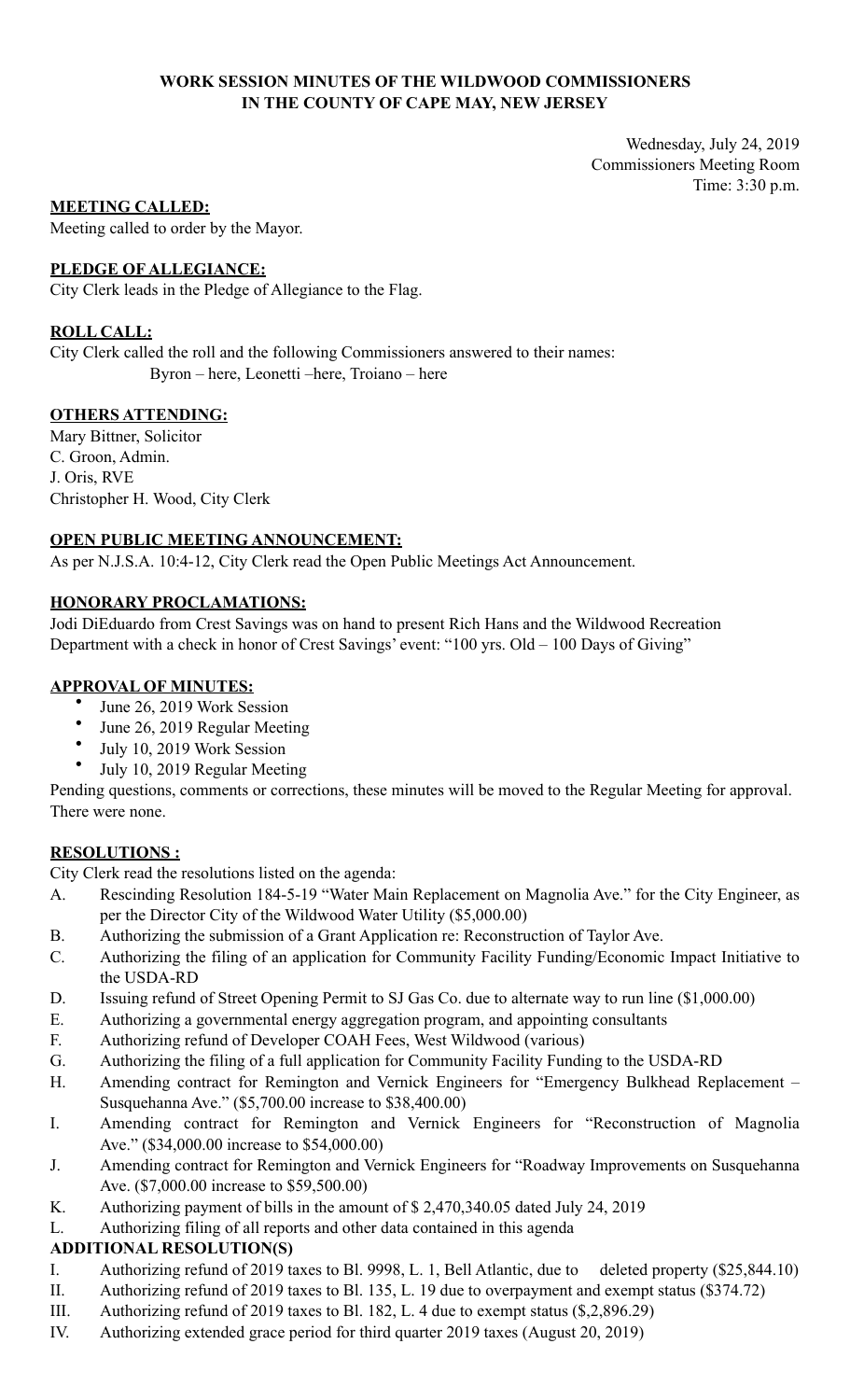- V. Authorizing Special Event Permit for a Family Reunion (\$50.00)
- VI. Appointing Marc DeBlasio as a volunteer coordinator for a city-sponsored Baseball on the Beach event
- VII. Authorizing the advertisement for bids for new telephone and communications system
- VIII. Approving Special Event for Mud Run event on August 4, 2019
- IX. Establishing fees for Special Events on the City beaches that are due upon submission of the application

# **ORDINANCES:**

- 1141-19 Bond Ordinance 2019 General Capital Improvements **(SECOND READING/PUBLIC HEARING/ADOPTION)**
- 1142-19 Bond Ordinance 2019 NJIB Sewer Utility **(SECOND READING/PUBLIC HEARING/ADOPTION)**
- 1143-19 Approving purchase of 3600 Arctic Avenue, aka Block 170, Lot 9.03, for \$66,500.00 **(SECOND READING/PUBLIC HEARING/ADOPTION)**
- 1144-19 Ordinance 2019 NJIB Gen Cap **(SECOND READING/PUBLIC HEARING/ADOPTION)**
- 1145-19 Bond Ordinance 2019 Sewer Utility Improvements **(SECOND READING/PUBLIC HEARING/ADOPTION)**
- 1146-19 Bond Ordinance 2019 Water Utility Improvements **(SECOND READING/PUBLIC HEARING/ADOPTION)**
- 1147-19 Bond Ordinance 2019 NJIB Water Utility **(SECOND READING/PUBLIC HEARING/ADOPTION)**
- 1148-19 Capital Ordinance, Water Utility \$500,000.00 **(SECOND READING/PUBLIC HEARING/ADOPTION)**

# **REPORTS:**

• Engineer's Report – On file in the Engineer's Office. Commissioner Byron asked for an update on the old boxing club site. Mr. Oris provided the update.

**ADJOURNED:** There being no further business to be discussed, this Work Session was adjourned at 3:40 p.m. Remarks as typed highlighted not verbatim as to subject matter. MOTION: Byron SECONDED: Leonetti

ROLL CALL: Byron – Yes, Leonetti – Yes, Troiano – Yes

# PETER BYRON, COMMISSIONER

 $\mathcal{L}_\mathcal{L} = \mathcal{L}_\mathcal{L} = \mathcal{L}_\mathcal{L} = \mathcal{L}_\mathcal{L} = \mathcal{L}_\mathcal{L} = \mathcal{L}_\mathcal{L} = \mathcal{L}_\mathcal{L} = \mathcal{L}_\mathcal{L} = \mathcal{L}_\mathcal{L} = \mathcal{L}_\mathcal{L} = \mathcal{L}_\mathcal{L} = \mathcal{L}_\mathcal{L} = \mathcal{L}_\mathcal{L} = \mathcal{L}_\mathcal{L} = \mathcal{L}_\mathcal{L} = \mathcal{L}_\mathcal{L} = \mathcal{L}_\mathcal{L}$ 

 $\mathcal{L}_\mathcal{L} = \mathcal{L}_\mathcal{L} = \mathcal{L}_\mathcal{L} = \mathcal{L}_\mathcal{L} = \mathcal{L}_\mathcal{L} = \mathcal{L}_\mathcal{L} = \mathcal{L}_\mathcal{L} = \mathcal{L}_\mathcal{L} = \mathcal{L}_\mathcal{L} = \mathcal{L}_\mathcal{L} = \mathcal{L}_\mathcal{L} = \mathcal{L}_\mathcal{L} = \mathcal{L}_\mathcal{L} = \mathcal{L}_\mathcal{L} = \mathcal{L}_\mathcal{L} = \mathcal{L}_\mathcal{L} = \mathcal{L}_\mathcal{L}$ 

 $\mathcal{L}_\mathcal{L} = \mathcal{L}_\mathcal{L} = \mathcal{L}_\mathcal{L} = \mathcal{L}_\mathcal{L} = \mathcal{L}_\mathcal{L} = \mathcal{L}_\mathcal{L} = \mathcal{L}_\mathcal{L} = \mathcal{L}_\mathcal{L} = \mathcal{L}_\mathcal{L} = \mathcal{L}_\mathcal{L} = \mathcal{L}_\mathcal{L} = \mathcal{L}_\mathcal{L} = \mathcal{L}_\mathcal{L} = \mathcal{L}_\mathcal{L} = \mathcal{L}_\mathcal{L} = \mathcal{L}_\mathcal{L} = \mathcal{L}_\mathcal{L}$ 

ANTHONY LEONETTI, COMMISSIONER

ERNEST TROIANO, JR., MAYOR

ATTEST:

CHRISTOPHER H. WOOD, CITY CLERK

 DATE MINUTES APPROVED: August 14, 2019 CHRISTOPHER H. WOOD, CITY CLERK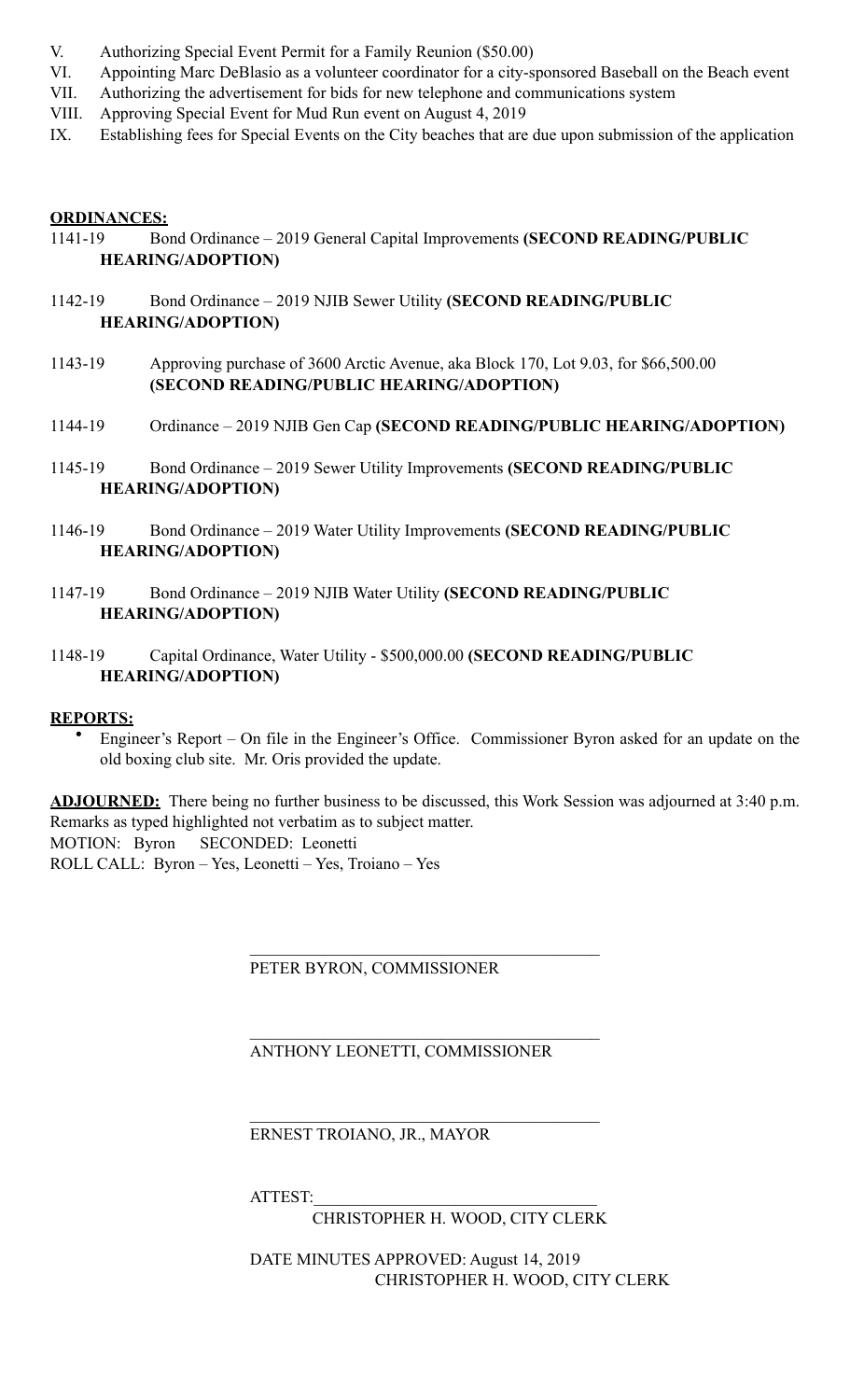# **REGULAR COMMISSION MINUTES OF THE WILDWOOD COMMISSIONERS IN THE COUNTY OF CAPE MAY, NEW JERSEY**

Wednesday, July 24, 2019 Commissioner's Meeting Room Time: 3:41 p.m.

### **MEETING CALLED**

Meeting called to order by the Mayor.

### **PLEDGE OF ALLEGIANCE**

City Clerk leads in the Pledge of Allegiance to the Flag.

### **ROLL CALL**

City Clerk called the roll and the following Commissioners answered to their names: Byron – here, Leonetti – here, Troiano - here

# **OTHERS ATTENDING**

Mary Bittner, Solicitor C. Groon, Admin. J. Oris, RVE Christopher H. Wood, City Clerk

### **OPEN PUBLIC MEETING ANNOUNCEMENT**

As per N.J.S.A. 10:4-12, City Clerk read the Open Public Meetings Act Announcement.

# **EARLY PUBLIC COMMENT:**

• None

### **APPROVAL OF MINUTES:**

- June 26, 2019 Work Session
- June 26, 2019 Regular Meeting
- July 10, 2019 Work Session
- July 10, 2019 Regular Meeting
- MOTION: Leonetti SECOND: Byron

ROLL CALL: Byron – Yes, Leonetti – Yes, Troiano – Yes

**RESOLUTIONS**: City Clerk read the resolutions listed on the agenda.

- 245-7-19 Rescinding Resolution 184-5-19 "Water Main Replacement on Magnolia Ave." for the City Engineer, as per the Director City of the Wildwood Water Utility (\$5,000.00)
- 246-7-19 Authorizing the submission of a Grant Application re: Reconstruction of Taylor Ave.
- 247-7-19 Authorizing the filing of an application for Community Facility Funding/Economic Impact Initiative to the USDA-RD
- 248-7-19 Issuing refund of Street Opening Permit to SJ Gas Co. due to alternate way to run line (\$1,000.00)
- 249-7-19 Authorizing a governmental energy aggregation program, and appointing consultants
- 250-7-19 Authorizing refund of Developer COAH Fees, West Wildwood (various)
- 251-7-19 Authorizing the filing of a full application for Community Facility Funding to the USDA-RD
- 252-7-19 Amending contract for Remington and Vernick Engineers for "Emergency Bulkhead Replacement – Susquehanna Ave." (\$5,700.00 increase to \$38,400.00)
- 253-7-19 Amending contract for Remington and Vernick Engineers for "Reconstruction of Magnolia Ave." (\$34,000.00 increase to \$54,000.00)
- 254-7-19 Amending contract for Remington and Vernick Engineers for "Roadway Improvements on Susquehanna Ave. (\$7,000.00 increase to \$59,500.00)
- 255-7-19 Authorizing payment of bills in the amount of \$ 2,470,340.05 dated July 24, 2019
- 256-7-19 Authorizing filing of all reports and other data contained in this agenda
- 257-7-19 Authorizing refund of 2019 taxes to Bl. 9998, L. 1, Bell Atlantic, due to deleted property (\$25,844.10)
- 258-7-19 Authorizing refund of 2019 taxes to Bl. 135, L. 19 due to overpayment and exempt status (\$374.72)
- 259-7-19 Authorizing refund of 2019 taxes to Bl. 182, L. 4 due to exempt status (\$,2,896.29)
- 260-7-19 Authorizing extended grace period for third quarter 2019 taxes (August 20, 2019)
- 261-7-19 Authorizing Special Event Permit for a Family Reunion (\$50.00)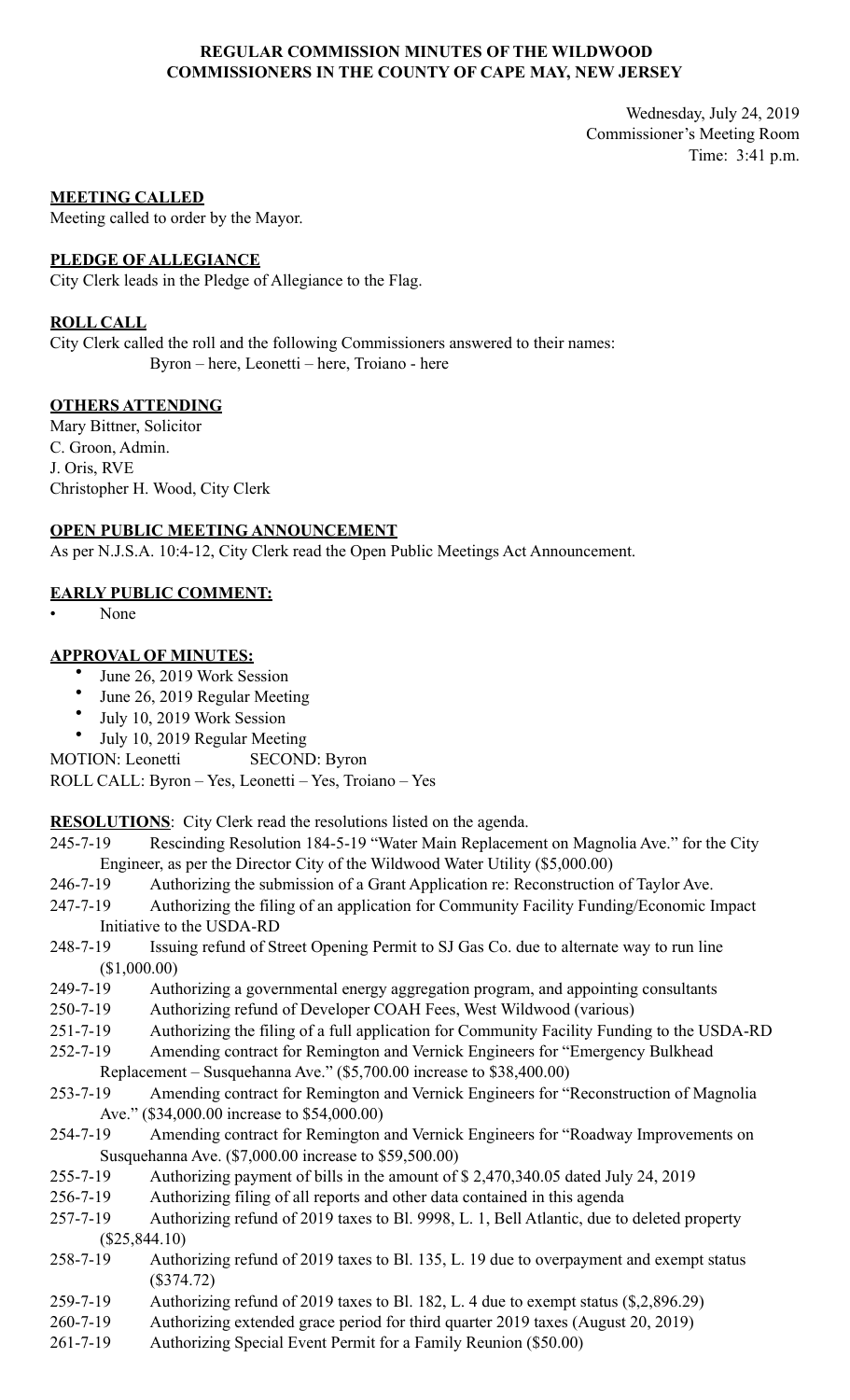- 262-7-19 Appointing Marc DeBlasio as a volunteer coordinator for a city-sponsored Baseball on the Beach event
- 263-7-19 Authorizing the advertisement for bids for new telephone and communications system
- 264-7-19 Approving Special Event for Mud Run event on August 4, 2019
- 265-7-19 Establishing fees for Special Events on the City beaches that are due upon submission of the application

MOTION: Byron SECOND: Leonetti ROLL CALL: Byron – Yes, Leonetti – Yes, Troiano – Yes

### **ORDINANCES:**

1141-19 Bond Ordinance – 2019 General Capital Improvements **(SECOND READING/PUBLIC HEARING/ADOPTION)** 

MOTION TO OPEN THE PUBLIC HEARING: Troiano SECOND: Leonetti ROLL CALL: Byron – Yes, Leonetti – Yes, Troiano – Yes No Public Comment.

MOTION TO CLOSE THE PUBLIC HEARING: Troiano SECOND: Byron ROLL CALL: Byron – Yes, Leonetti – Yes, Troiano – Yes

MOTION TO ADOPT: Troiano SECOND: Leonetti ROLL CALL: Byron – Yes, Leonetti – Yes, Troiano – Yes The Mayor announced that Ordinance No. 1141-19 has passed Second Reading.

# 1142-19 Bond Ordinance – 2019 NJIB Sewer Utility **(SECOND READING/PUBLIC HEARING/ADOPTION)**

MOTION TO OPEN THE PUBLIC HEARING: Troiano SECOND: Byron ROLL CALL: Byron – Yes, Leonetti – Yes, Troiano – Yes No Public Comment.

MOTION TO CLOSE THE PUBLIC HEARING: Troiano SECOND: Leonetti ROLL CALL: Byron – Yes, Leonetti – Yes, Troiano – Yes

MOTION TO ADOPT: Troiano SECOND: Byron ROLL CALL: Byron – Yes, Leonetti – Yes, Troiano – Yes The Mayor announced that Ordinance No. 1142-19 has passed Second Reading.

1143-19 Approving purchase of 3600 Arctic Avenue, aka Block 170, Lot 9.03, for \$66,500.00 **(SECOND READING/PUBLIC HEARING/ADOPTION)** 

MOTION TO OPEN THE PUBLIC HEARING: Troiano SECOND: Leonetti ROLL CALL: Byron – Yes, Leonetti – Yes, Troiano – Yes No Public Comment.

MOTION TO CLOSE THE PUBLIC HEARING: Troiano SECOND: Byron ROLL CALL: Byron – Yes, Leonetti – Yes, Troiano – Yes

MOTION TO ADOPT: Troiano SECOND: Leonetti ROLL CALL: Byron – Yes, Leonetti – Yes, Troiano – Yes The Mayor announced that Ordinance No. 1143-19 has passed Second Reading.

# 1144-19 Ordinance – 2019 NJIB Gen Cap **(SECOND READING/PUBLIC HEARING/ADOPTION)**

MOTION TO OPEN THE PUBLIC HEARING: Troiano SECOND: Byron ROLL CALL: Byron – Yes, Leonetti – Yes, Troiano – Yes No Public Comment.

MOTION TO CLOSE THE PUBLIC HEARING: Troiano SECOND: Leonetti ROLL CALL: Byron – Yes, Leonetti – Yes, Troiano – Yes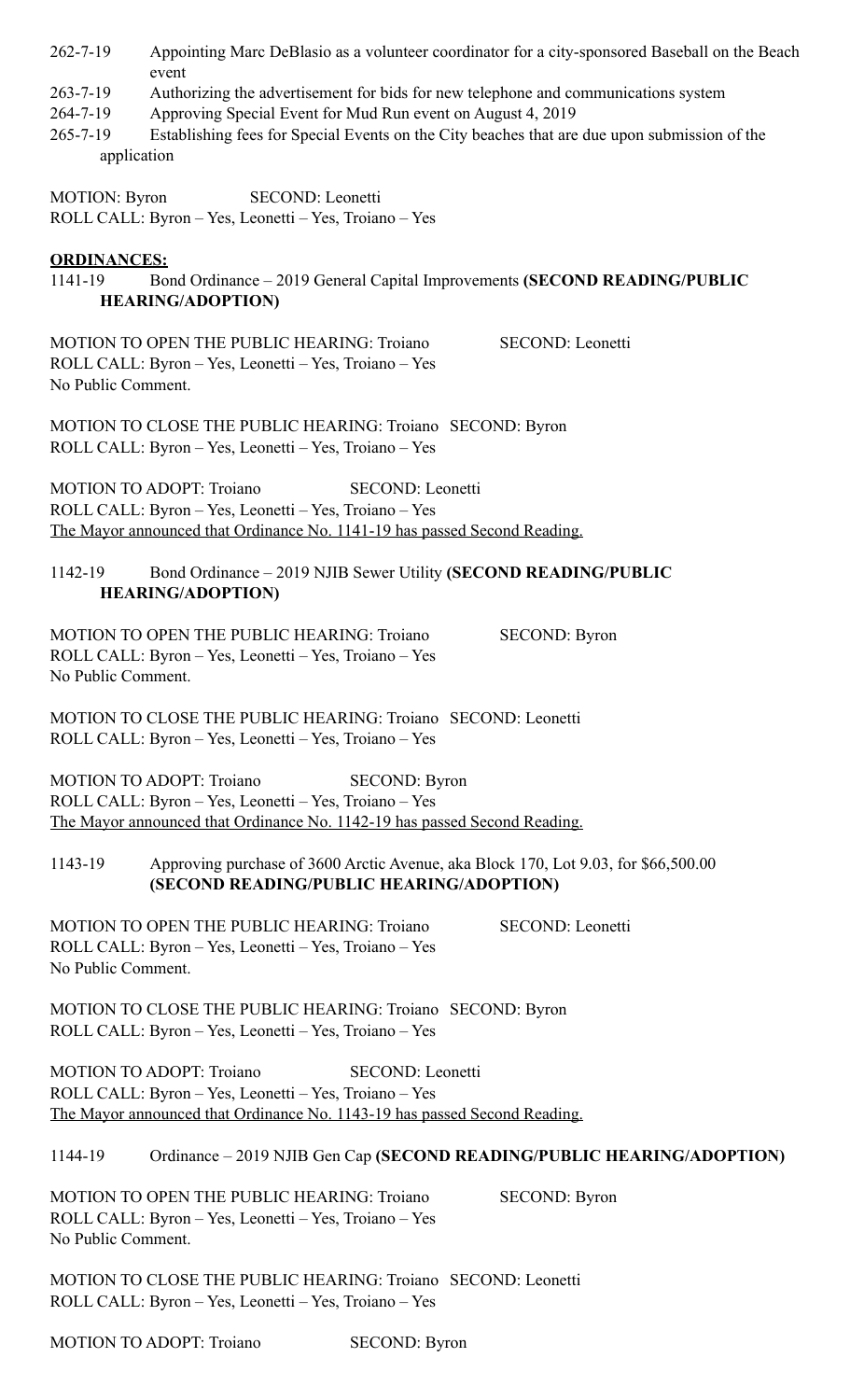| ROLL CALL: Byron - Yes, Leonetti - Yes, Troiano - Yes<br>The Mayor announced that Ordinance No. 1144-19 has passed Second Reading.                                                               |
|--------------------------------------------------------------------------------------------------------------------------------------------------------------------------------------------------|
| Bond Ordinance – 2019 Sewer Utility Improvements (SECOND READING/PUBLIC<br>1145-19<br><b>HEARING/ADOPTION)</b>                                                                                   |
| MOTION TO OPEN THE PUBLIC HEARING: Troiano<br>SECOND: Leonetti<br>ROLL CALL: Byron - Yes, Leonetti - Yes, Troiano - Yes<br>No Public Comment.                                                    |
| MOTION TO CLOSE THE PUBLIC HEARING: Troiano SECOND: Byron<br>ROLL CALL: Byron - Yes, Leonetti - Yes, Troiano - Yes                                                                               |
| <b>MOTION TO ADOPT: Trojano</b><br>SECOND: Leonetti<br>ROLL CALL: Byron - Yes, Leonetti - Yes, Troiano - Yes<br>The Mayor announced that Ordinance No. 1145-19 has passed Second Reading.        |
| Bond Ordinance - 2019 Water Utility Improvements (SECOND READING/PUBLIC<br>1146-19<br><b>HEARING/ADOPTION)</b>                                                                                   |
| MOTION TO OPEN THE PUBLIC HEARING: Troiano<br><b>SECOND: Byron</b><br>ROLL CALL: Byron - Yes, Leonetti - Yes, Troiano - Yes<br>No Public Comment.                                                |
| <b>MOTION TO CLOSE THE PUBLIC HEARING: Troiano SECOND: Leonetti</b><br>ROLL CALL: Byron - Yes, Leonetti - Yes, Troiano - Yes                                                                     |
| <b>MOTION TO ADOPT: Troiano</b><br><b>SECOND: Byron</b><br>ROLL CALL: Byron - Yes, Leonetti - Yes, Troiano - Yes<br>The Mayor announced that Ordinance No. 1146-19 has passed Second Reading.    |
| Bond Ordinance - 2019 NJIB Water Utility (SECOND READING/PUBLIC<br>1147-19<br><b>HEARING/ADOPTION)</b>                                                                                           |
| <b>MOTION TO OPEN THE PUBLIC HEARING: Troiano</b><br><b>SECOND:</b> Leonetti<br>ROLL CALL: Byron - Yes, Leonetti - Yes, Troiano - Yes<br>No Public Comment.                                      |
| MOTION TO CLOSE THE PUBLIC HEARING: Troiano SECOND: Byron<br>ROLL CALL: Byron - Yes, Leonetti - Yes, Troiano - Yes                                                                               |
| <b>MOTION TO ADOPT: Troiano</b><br>SECOND: Leonetti<br>ROLL CALL: Byron - Yes, Leonetti - Yes, Troiano - Yes<br>The Mayor announced that Ordinance No. 1147-19 has passed Second Reading.        |
| 1148-19<br>Capital Ordinance, Water Utility - \$500,000.00 (SECOND READING/PUBLIC<br><b>HEARING/ADOPTION)</b>                                                                                    |
| <b>MOTION TO OPEN THE PUBLIC HEARING: Troiano</b><br><b>SECOND: Byron</b><br>ROLL CALL: Byron - Yes, Leonetti - Yes, Troiano - Yes<br>No Public Comment.                                         |
| <b>MOTION TO CLOSE THE PUBLIC HEARING: Troiano SECOND: Leonetti</b><br>ROLL CALL: Byron - Yes, Leonetti - Yes, Troiano - Yes                                                                     |
| <b>MOTION TO ADOPT: Troiano</b><br><b>SECOND:</b> Leonetti<br>ROLL CALL: Byron - Yes, Leonetti - Yes, Troiano - Yes<br>The Mayor announced that Ordinance No. 1148-19 has passed Second Reading. |

PUBLIC COMMENT: During regularly scheduled Board of Commissioners Meeting. Remarks are limited to five (5) minutes per person. The City Clerk will be keeper of time and advise speaker when time has expired. Each member of the public will be permitted to speak only once per meeting. Criticism of public employees will be directed to the Human Resources Department during work hours only.